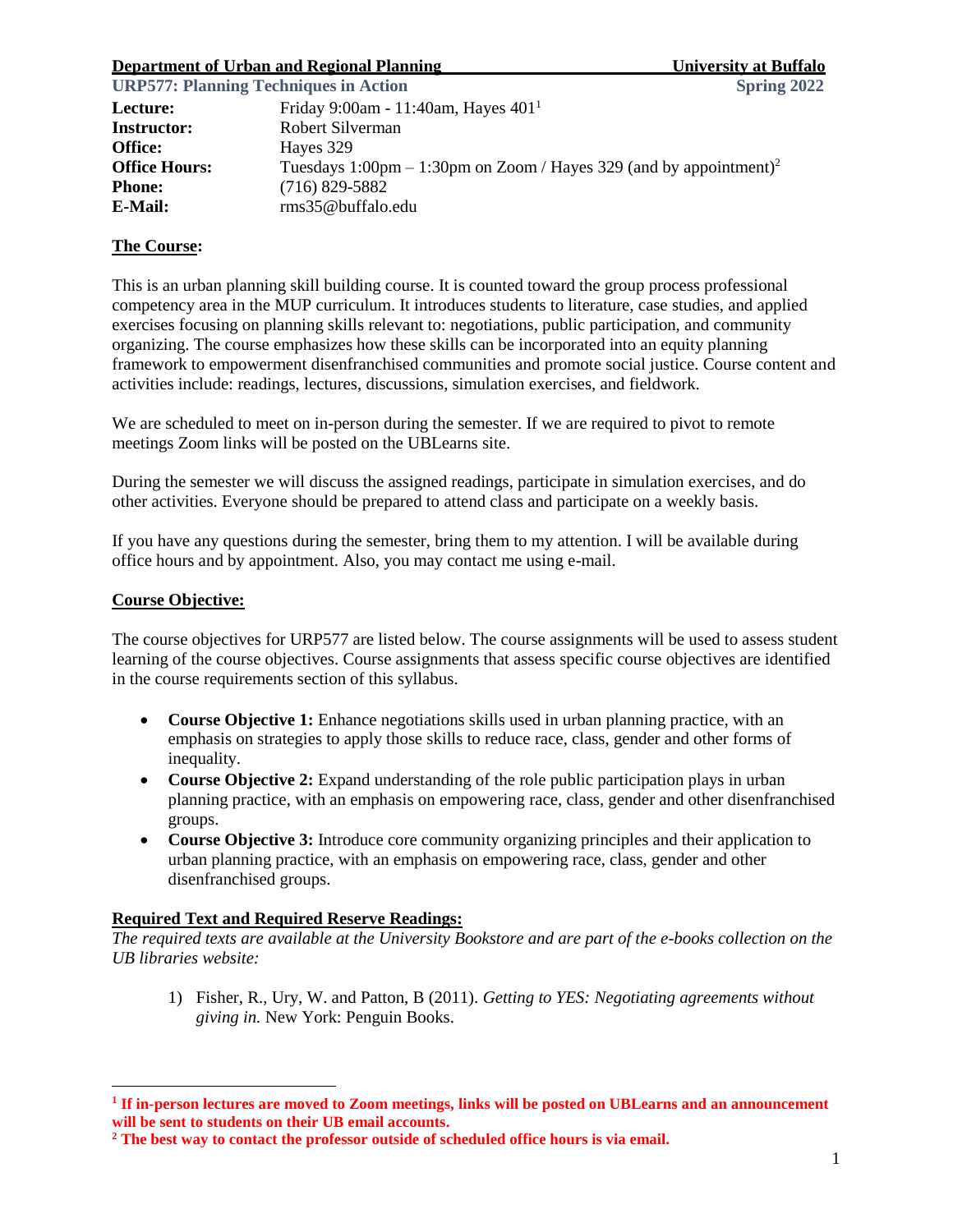- 2) Walls, D. (2015). *Community organizing: Fanning the flames of democracy.* Cambridge: Polity Books.
- 3) Required Reserve Readings are available on UBLearns.

#### **Course Requirements:**

*Positional Bargaining Paper:* On **February 18** the paper will be discussed. The paper is due by 9am on **March 4** [course objective 1].

*Microaggressions in Local Planning Discourse Assignment:* On **March 11** the assignment will be discussed. There is a group and individual component to this assignment. Each group will examine a local planning domain (i.e. examine local planning documents, news coverage, make site visits, attend relevant public meeting, etc.), create a PowerPoint, and present a summary of the findings from the fieldwork. After the presentations, each student will write a paper discussing how the presentations inform the discussion of racial planning. The PowerPoint presentations will take place on **May 6**. The individual papers are due by 9am on **May 13**. [course objectives 1, 2 & 3].

*Discussion Boards:* Students will contribute to two discussion boards (DBs). DB#1 opens **February 4** and is due by 9am on **February 17.** DB#2 opens **March 18** and is due by 9am on **April 7** [course objectives 1, 2 & 3].

*Simulations:* Students will participate in four simulations on the following dates: **February 11, February 18, March 18, and May 13** [course objectives 1, 2 & 3].

*The Art of War Roundtable***:** On **February 11** the roundtable will be discussed. On **February 25** the roundtable will take place. [course objective 1].

*Community Organizing Roundtable:* On **March 4** the roundtable will be discussed. On **April 22** the roundtable will take place. [course objective 2].

**Grading Policy**: Your grade will be based on the following (100 points possible for the semester):

| <b>Positional Bargaining Paper</b>                      | 20 %   |
|---------------------------------------------------------|--------|
| Microaggressions in Local Planning Discourse Assignment | 30 %   |
| <b>Discussion Boards</b>                                | $10\%$ |
| <b>Simulations</b>                                      | 20 %   |
| The Art of War Roundtable                               | 10%    |
| <b>Community Organizing Roundtable</b>                  | 10%    |

#### **Grading Scales:**

| <b>GRADE</b>  |        |          |          |          |          |          |          |          |                |
|---------------|--------|----------|----------|----------|----------|----------|----------|----------|----------------|
| <b>POINTS</b> | 96-100 | 90-95.99 | 87-89.99 | 84-86.99 | 80-83.99 | 77-79.99 | 70-76.99 | 60-69.99 | $\mid$ 0-59.99 |

#### **Academic Integrity:**

Students are expected to approach the course with seriousness and integrity. It is important to complete assignments on time, attend class regularly, and foster a collegial learning environment. Plagiarism and other instances of academic misconduct will result in a failing grade on a respective assignment, exam, or paper. Students should refer to the *University at Buffalo Graduate Catalog* for clarification on the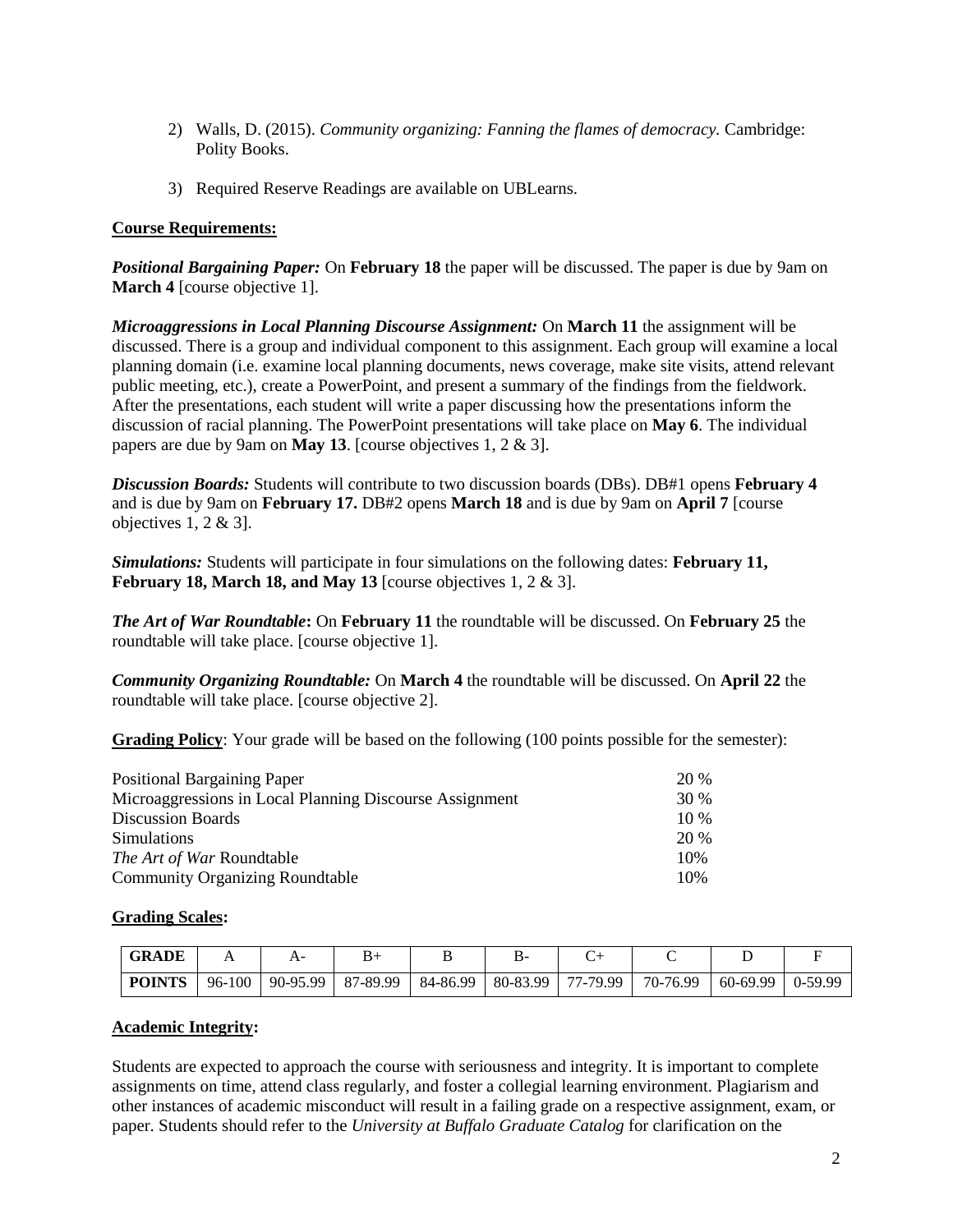University's policies and procedures. The University's graduate student academic integrity policy is at the following link: <https://www.buffalo.edu/academic-integrity.html> .

### **Accommodations for Disabilities:**

If you have a disability (physical, learning, or psychological) that impacts your course work please contact the Office of Accessibility Resources (AR), 60 Capen Hall, (716) 645-2608, <http://www.buffalo.edu/studentlife/who-we-are/departments/accessibility.html> . AR will provide you with information and review appropriate arrangements for reasonable accommodation (such as recruiting note-takers, readers, or extended time on assignments). You must bring requests for accommodations for a disability to the professor's attention within the first two weeks of class.

## **Writing Centers:**

The University at Buffalo has writing center where students can get assistance with essays, term papers, and thesis projects. Students should contact one of the following if they would like to access these campus resources:

- Graduate students can contact the Graduate Student Association (GSA) about their editing services. For information about this service, visit the following link: https://ubwp.buffalo.edu/gsa/gsa-editing-services/ .
- International students can contact the English Language Institute. The English Language Institute is located at 320 Baldy Hall; (716) 645-2077; [http://www.buffalo.edu/english-language](http://www.buffalo.edu/english-language-institute.html)[institute.html](http://www.buffalo.edu/english-language-institute.html) .

# **READINGS AND ASSIGNMENTS**

## **February 4:** *Introduction to the Course*

#### *Assigned Readings:*

- Fisher et. al. Ch 1
- Nyerges, J. (1999). Ten commandments for a negotiator. Pp. 187-193. In Breslin, J.W. and Rubin, J.Z. *Negotiation theory and practice*. Cambridge: Harvard Law School.

#### *Other Activities:*

• Discussion board #1 Opens

## **February 11:** *People and Interests*

*Assigned Readings:*

• Fisher et. al. Ch  $2 \& 3$ 

*Other Activities:*

- Discuss the *Art of War* roundtable
- In-Class Simulation #1

## **February 18:** *Objective Criteria and Mutual Gain*

*Assigned Readings:*

• Fisher et. al. Ch  $4 & 5$ 

*Other Activities:*

- In-Class Simulation #2
- Post to discussion board #1 by **9am on Monday, February 17**
- Positional Bargaining Paper Discussed

#### **February 25: T***he Art of War Roundtable*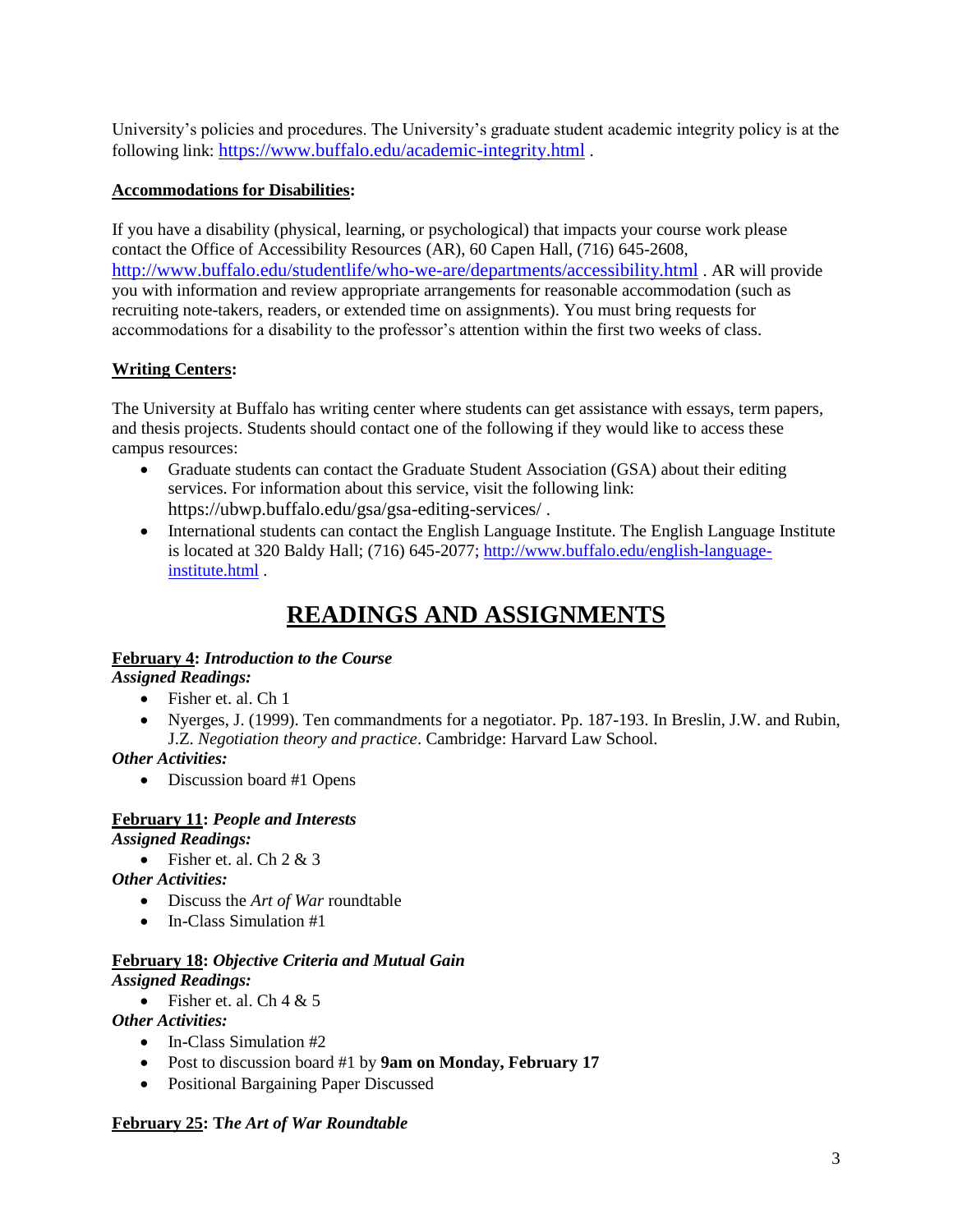#### *Other Activities:*

• *The Art of War Roundtable*

## **March 4:** *Power Games*

#### *Assigned Readings:*

• Fisher et. al. Ch  $6, 7 \& 8$ 

#### *Other Activities:*

- Community Organizing Roundtable Discussed
- Positional Bargaining Paper due by 9am on **March 4**

## **March 11:** *Microaggressions and Urban Planning*

## *Assigned Readings:*

- Beebeejaun, Y. (2017). Gender, urban space, and the right to everyday life. *Journal of Urban Affairs*, 39(3): 323-334.
- Ellison, C. (2017). Urban planning can't happen without black people in the room yet it does. *Public Square, A CNU Journal* ([https://www.cnu.org/publicsquare/2017/05/18/urban](https://www.cnu.org/publicsquare/2017/05/18/urban-planning-can%E2%80%99t-happen-without-black-people-room%E2%80%94yet-it-does)[planning-can%E2%80%99t-happen-without-black-people-room%E2%80%94yet-it](https://www.cnu.org/publicsquare/2017/05/18/urban-planning-can%E2%80%99t-happen-without-black-people-room%E2%80%94yet-it-does)[does](https://www.cnu.org/publicsquare/2017/05/18/urban-planning-can%E2%80%99t-happen-without-black-people-room%E2%80%94yet-it-does)).
- Goetz, E.G., Williams, R.A. and Damiano, A. (2019). Whiteness and Urban Planning. *Journal of the American Planning Assocaiton*, 86(2): 142-156.
- Harris, W.M. (2013). The South: The race culture sustained. *Progressive Planning,* 195*:*2-5.
- Hoch, C. (1993). Racism and planning. *Journal of the American Planning Association*, 59(4): 451-460.
- Kyra. (2014). How to uphold white supremacy by focusing on diversity and inclusion: Liberalism's inherent racism. *Model View Culture* [\(https://modelviewculture.com/pieces/how-to](https://modelviewculture.com/pieces/how-to-uphold-white-supremacy-by-focusing-on-diversity-and-inclusion)[uphold-white-supremacy-by-focusing-on-diversity-and-inclusion\)](https://modelviewculture.com/pieces/how-to-uphold-white-supremacy-by-focusing-on-diversity-and-inclusion) .
- Rendon, J. (2007). Facing prejudice in mediation: What should the mediator do? [\(www.mediate.com/articles/rendon3.cfm\)](http://www.mediate.com/articles/rendon3.cfm)
- Sue, D.W., Capodilupo, C.M., Torino, G.C. Bucceri, J.M., Holder, A.M.B., Nadal, K.L. and Esquilin, M. (2007) Racial microaggressions in everyday life: Implications for clinical practice. *American Psychologist*, 62.4: 271-286.
- Williams, R.A. (2020). From Racial to Reparative Planning: Confronting the White Side of Planning. *Journal of Planning Education and Research*, Online First.

## *Other Activities:*

• Microaggressions in Local Planning Discourse Assignment Discussed

## **March 18: No Class – Work on Group Projects**

*Other Activities:*

- Work on the community organizing roundtable
- Work on the microaggressions in local planning discourse assignment
- Discussion board #2 Opens

## **March 25: Spring Break**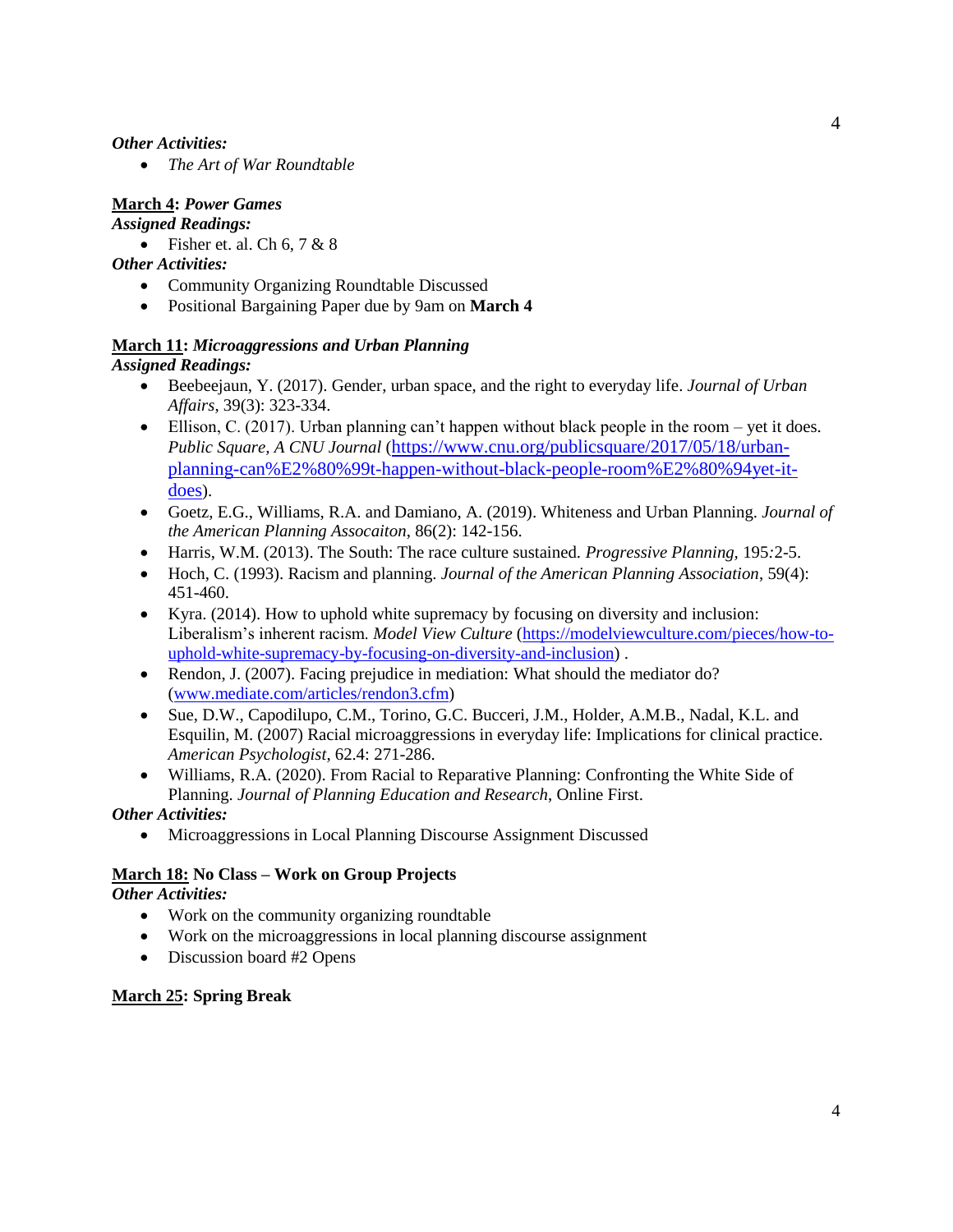## **April 1:** *Monopoly Simulation*

### *Assigned Readings:*

• Fisher et al Conclusion and Ten Questions People Ask about Getting to YES.

#### *Other Activities:*

• In-Class Simulation  $#3$  – aka the Monopoly Simulation

#### **April 8:** *Advocacy and Public Participation in Planning Assigned Readings:*

- Walls Ch 1
- Arnstein, S.R. (1969). A ladder of citizen participation. *Journal of the American Institute of Planners*, 35(4): 216-224.
- Davidoff, P. (1965). Advocacy and pluralism in planning. *Journal of the American Institute of Planners*, 31(4): 331-338.
- Grabow, S. and Heskin, A. (1973). Foundations for a radical concept of planning. *Journal of the American Institute of Planners*, 39(2): 106-114.

### *Other Activities:*

• Post to discussion board #2 by **9am on Monday, April 7**

#### **April 15: No Class – Work on Group Projects**

*Note:* This is the week of the Urban Affairs Association Conference (April 12-14), in Washington, DC *Other Activities:*

• Work on the community organizing roundtable

## **April 22:** *Community Organizing Roundtable*

*Assigned Readings:*

- Walls Ch 2, 3, 4, 5, 6, 7, 8
- Fletcher, A.L. (2020). Smart city visions: Pathways to participatory planning in two American cities. *FORESIGHT,* 27 (5/6): 689-702.
- Gilman, H.R. (2017). Civic tech for urban collaborative governance. *Political Symposium,* July: 744-750. 25(1): 34-42.
- Hassen, G.S. and Falleth, E.I. (2014). Market-oriented urban planning: Constraining citizen participation. *Local Government Studies,* 40(3): 403-428.
- Horelli, L. (2017). Engendering urban planning in different contexts: Successes, constraints and consequences. *European Planning Studies,* 25(10): 1779-1796.
- Kinzer, K. (2016). Missing connections: A critical analysis of interconnections between public participation and plan implementation literature. *Journal of Planning Literature,* 31(3): 299-316.
- Rickford, R. (2016). Black lives matter: Toward a modern practice of mass struggle. *New Labor Forum,* 25(1): 34-42.
- Silverman, R.M., Yin, L. and Taylor, H.L. (2020). Managing competing interests in the public participation process: Lessons from an analysis of residential displacement in Buffalo New York's transitioning neighborhoods. Pp. 211-223, in *Research handbook on community development*, edited by Rhonda Phillips, Eric Trevan and Patsy Kraeger, Cheltenham: Edward Elgar Publishing.

## *Other Activities:*

• Community Organizing Roundtable

5

5